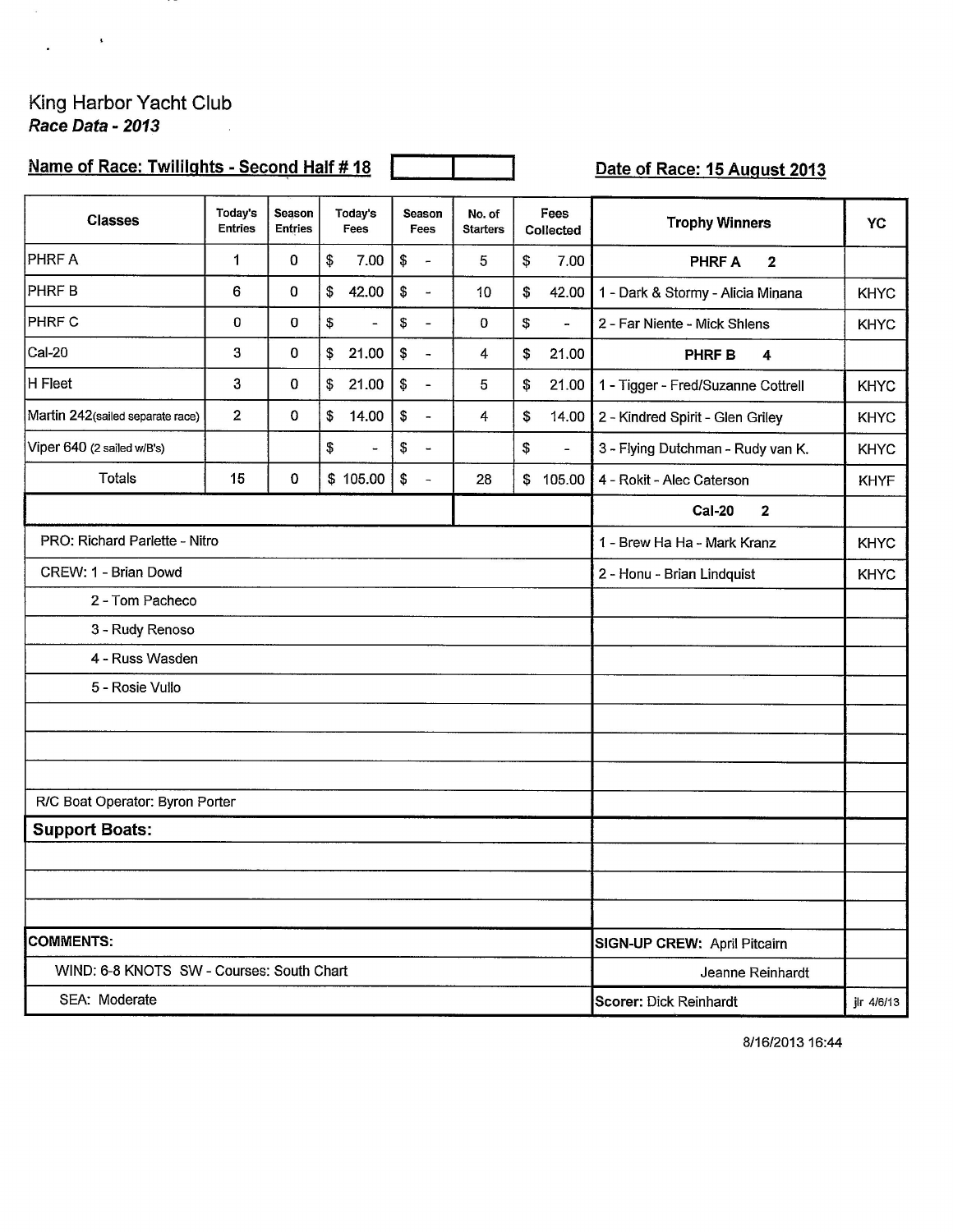## **2013 KHYC TWILIGHTS #18**

Race Date: 15 Aug 201

Wind Speed: 6-8 KN

pro:

|               | Div<br><u>Rank</u> | OvAl         | Rank Sail No. | <b>Boat Name</b>                   | Owner / Skipper             | <b>Rating</b>  | Finish<br><b>Time</b> | <b>Elapsed</b><br><b>Time</b> | Corrected<br><b>Time</b> | <b>Boat Type</b> | <b>Club</b> |
|---------------|--------------------|--------------|---------------|------------------------------------|-----------------------------|----------------|-----------------------|-------------------------------|--------------------------|------------------|-------------|
| <b>PHRF-A</b> |                    |              |               | Time on Time / Start Time 18:20:00 |                             |                |                       |                               |                          |                  |             |
|               | 1                  | 20           | 129           | Dark & Stormey                     | Alicia Minana               | 48             | 19:10:53              | 00:50:53                      | 00:55:18                 | Henderson 30     | <b>KHYC</b> |
|               | $\overline{2}$     | 21           | 37            | Far Niente (*)                     | Mick Shlens                 | $\overline{0}$ | 19:07:22              | 00:47:22                      | 00:55:59                 | Far40-2          | <b>KHYC</b> |
|               | 3                  | 22           | 15            | Huckleberry 2 $(*)$                | Jim Murrell                 | 54             | 19:12:12              | 00:52:12                      | 00:56:11                 | Farr 30          | <b>KHYC</b> |
|               | 4                  | 23           | 7311          | JATO $(*)$                         | Bill Webster/ Mike Moorhead | 36             | 19:11:24              | 00:51:24                      | 00:57:01                 | J 111            | <b>KHYC</b> |
|               | 5                  | 24           | 35008         | Deja Vu (*)                        | Tom Payne                   | 42             | 19:15:09              | 00:55:09                      | 01:00:33                 | D35              | <b>RBYC</b> |
| <b>PHRF-B</b> |                    |              |               | Time on Time / Start Time 18:25:00 |                             |                |                       |                               |                          |                  |             |
|               |                    | 6            | 42757         | Tigger $(*)$                       | Fred & Suzanne Cottrell     | 84             | 19:07:03              | 00:42:03                      | 00:43:07                 | J 33             | <b>KHYC</b> |
|               | $\overline{2}$     | $\tau$       | 173           | Kindred Spirit                     | Glenn Griley                | 111            | 19:09:11              | 00:44:11                      | 00:43:27                 | Viper 640        | <b>KHYC</b> |
|               | 3                  | 8            | 87027         | <b>Flying Dutchman</b>             | Rudy Van K./ Jason Herring  | 93             | 19:08:19              | 00:43:19                      | 00:43:47                 | Hobie 33         | <b>KHYC</b> |
|               | 4                  | 9            | 151           | Rokit                              | Alec Caterson               | 111            | 19:10:31              | 00:45:31                      | 00:44:46                 | Viper 640        | <b>KHYC</b> |
|               | 5                  | 12           | 87309         | Priorities (*)                     | Bob Cole                    | 99             | 19:10:15              | 00:45:15                      | 00:45:19                 | Olson 30         | <b>KHYC</b> |
|               | 6                  | 13           | 54            |                                    | Charlie Bielecki            | 96             | 19:10:03              | 00:45:03                      | 00:45:20                 | Melges 24        | <b>KHYC</b> |
|               | 7                  | 14           | 46879         | Noah Genda                         | Wilfred Poiesz              | 81             | 19:09:23              | 00:44:23                      | 00:45:43                 | SPTS29           | <b>KHYC</b> |
|               | 8                  | 16           | 46575         | Calais                             | Jerry Hunter                | 81             | 19:09:45              | 00:44:45                      | 00:46:06                 | Dencho 33        | <b>KHYC</b> |
|               | 9                  | 17           | 28124         | No Way $! (*)$                     | Don Souther                 | 138            | 19:15:47              | 00:50:47                      | 00:47:59                 | $B-25$           | <b>KHYC</b> |
|               | 10                 | 18           | 23812         | Prima                              | Mark Scharooun              | 99             | 19:16:43              | 00:51:43                      | 00:51:48                 | Olson 30         | <b>KHYC</b> |
| <b>Cal 20</b> |                    |              |               | One Design                         |                             |                |                       |                               |                          |                  |             |
|               | 1                  | $\mathbf{1}$ | 15c           | Brew Ha Ha                         | Mark Kranz                  |                |                       |                               |                          | Cal 20           | <b>KHYC</b> |
|               | 2                  | 2            | 1559          | Honu                               | Brian Lindquist /Kurt Mayol |                |                       |                               |                          | Cal 20           | <b>KHYC</b> |
|               | 3                  | 3            | 369           | <b>CFI</b>                         | Tony Gudish                 |                |                       |                               |                          | Cal 20           | <b>KHYC</b> |